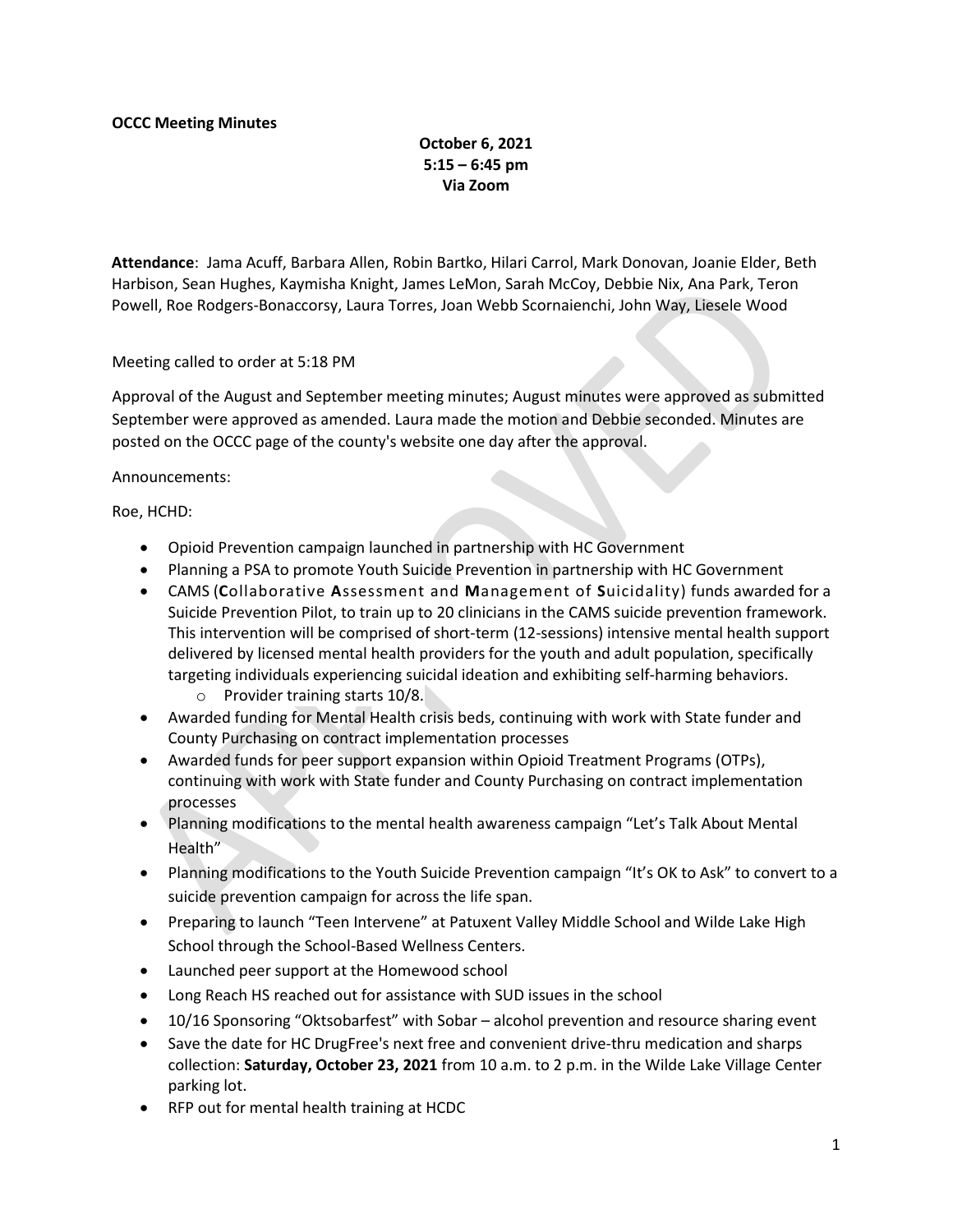Beth H., Sobar's Oktsobarfest - a zero-alcohol event celebrating Octoberfest on Saturday, October 16th from noon to 4 pm in Ellicott City – venue change to Saint John's Episcopal Church. The event will feature live music, lawn games, samples of alcohol-free beverages, a mixology bar where guests can experiment and try to create the winning beverage, local food trucks, Meet and Greet the Ponies with Safe Haven Equine Rescue, performance by Kangaroo Kids precision jump rope team and more.

Joan WS reminds everyone of HCDrugfree's drug take back day on Saturday October 23rd from 10:00 AM to 2:00 PM at the Wilde Lake Village Center. She will provide flyers in multiple formats to be shared.

Sarah McCoy provided Grassroots update; they have a new SBIRT grant targeting youth, 12 year-olds and up. Grassroots is the recipient of a SOR opioid response grant-allowing for treatment for alcohol and benzo withdrawal if client has used stimulants or opioids in the last year. Grassroots can provide short term stabilization including comfort meds for cocaine withdrawal or other stimulants. Grassroots has staffing needs - critical need for overnight nursing staff. Sarah mentioned Grassroots does refer to Sheppard Pratt's psychiatric facility and stated that the partial hospitalization program is backed up due to staffing shortages at their facility as well.

Roe talked about the press conference with the County Executive and the \$1.5 million in local grants to Sheppard Pratt, Howard House, and Hilda's Place. Each of these three grants will provide dollars toward services, such as staffing, peer support, purchase of a van, drivers, etc. These organizations are working with HCHD to expand services. Currently treatment levels at a 3.1 and 3.3. Hoping to include 3.5 and 3.7 levels of care. Sheppard Pratt has detox services but does not currently have 3.7 level detox beds.

James Lemon, HCPSS, talked about the expansion of the school based mental health program. The program has gone from being available in four schools to 36 schools to date; they hope to expand to 50 schools countywide. Kami Wagner is the incoming contact for substance use prevention for HCPSS.

Barbara shared that there is a priority coming for funding at the state level for school programs. Reminder that she sent the link to the OOCC second quarter report which includes the OIT team reports. There are some 130+ plus programs across the jurisdiction. This could be used as a means to see if there are programs of interest for Howard County. This report also includes a listing of grants awarded via the 00CC; this is another possible source of ideas. There is a general push (federal and state level) for more community-based program funding and implementation. \$12 million has been received from the Opioid Restitution Fund; from the Pharma Purdue lawsuit. Additionally, there is additional \$155 million funding for substance use disorder and mental health issues including COVID-19. Question: Can part of the \$155 million in grant money fill the gap between alcohol use disorder and substance use disorder treatment? Answer: Options go back to - what is the funding source? How are the dollars allocated? Are there narrow parameters for spending these dollars? There may be an opportunity here to ask for funding from the County for OCCC events and activities, in light of the dollars available and the request from the County for recommendations of where the budget surplus could be spent.

Committee discussions:

Business/Community outreach is a committee in search of a leader.

Communications - Sean commented that one priority is to ask for a dedicated communications person from the current administration. How best to communicate our efforts with county executives' staff? There was a discussion about having a better presence for the OCCC on the